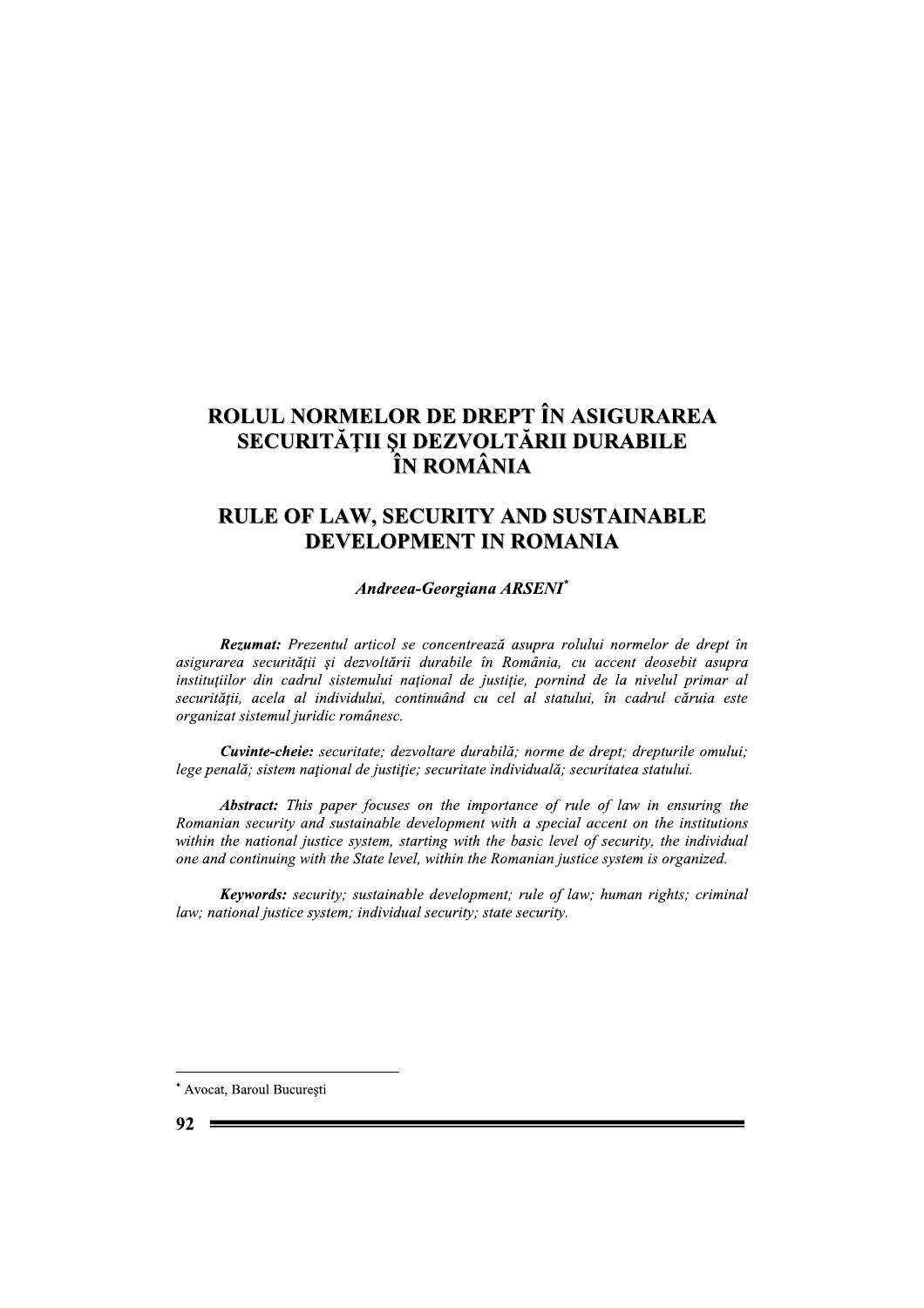= Revista de Stünțe Militare ~ 3/2013

### Definiția securității și normele juridice ce reglementează securitatea statului și a individului. Instituțiile naționale ce asigură securitatea statului și a individului

Necuritatea statului, în general, și securitatea individului, în special, Dau reprezentat din cele mai vechi timpuri unul dintre obiectivele principale ale guvernărilor ce s-au succedat.

Dar ce reprezintă securitatea? Definirea securității a stârnit un real interes pentru oamenii de știință din diverse domenii, precum: juridic, economic, social, cultural, ecologic s.a.

Desi au existat mai multe demersuri pentru a se formula o definitie unică care să cuprindă totalitatea elementelor cuprinse în termenul de "securitate", niciuna dintre acestea nu a putut acoperi toate ariile de aplicare.

O definiție acceptată în literatura de specialitate este cea oferită în lucrarea Religie și securitate în Europa secolului XXI, Glosar de termeni, unde se consideră că securitatea "semnifică situația în care o persoană, un grup de persoane, stat, alianțe, în urma unor măsuri specifice adoptate individual sau în întelegere cu alti actori, capătă certitudinea că existenta, integritatea și interesele lor fundamentale nu sunt primejduite".

Asadar, având în vedere această definitie, cât și piramida lui Abraham Maslow, putem concluziona că securitatea este o nevoie fundamentală a *ființei umane*<sup>2</sup> și, ca urmare a acestui fapt, atât în legislația națională, cât și în cea internațională, securitatea ocupă un loc central.

În România, securitatea statului, și, implicit, a individului, are o reglementare vastă, uneori poate prea vastă. Amintim aici în special Legea nr. 51/1991 privind siguranța națională a României, dar și Legea fundamentală a țării, și nu în ultimul rând, proiectul Codului Penal adoptat de Guvern în februarie 2009.

Potrivit art. 1 din Legea nr. 51/1991 privind siguranța națională a României: "Prin siguranța națională a României se înțelege starea de legalitate, de echilibru și de stabilitate socială, economică și politică

<sup>&</sup>lt;sup>1</sup> Buța Viorel, Ion Emil, Dinu Mihai-Ștefan, Religie și securitate în Europa secolului XXI, Glosar de termeni, Editura Universității Naționale de Apărare "Carol I", București, 2007, p. 399.

General de brigadă dr. Traian Pigui, Securitatea economică și securitatea globală, Colocviu Strategic nr. 10, august 2004.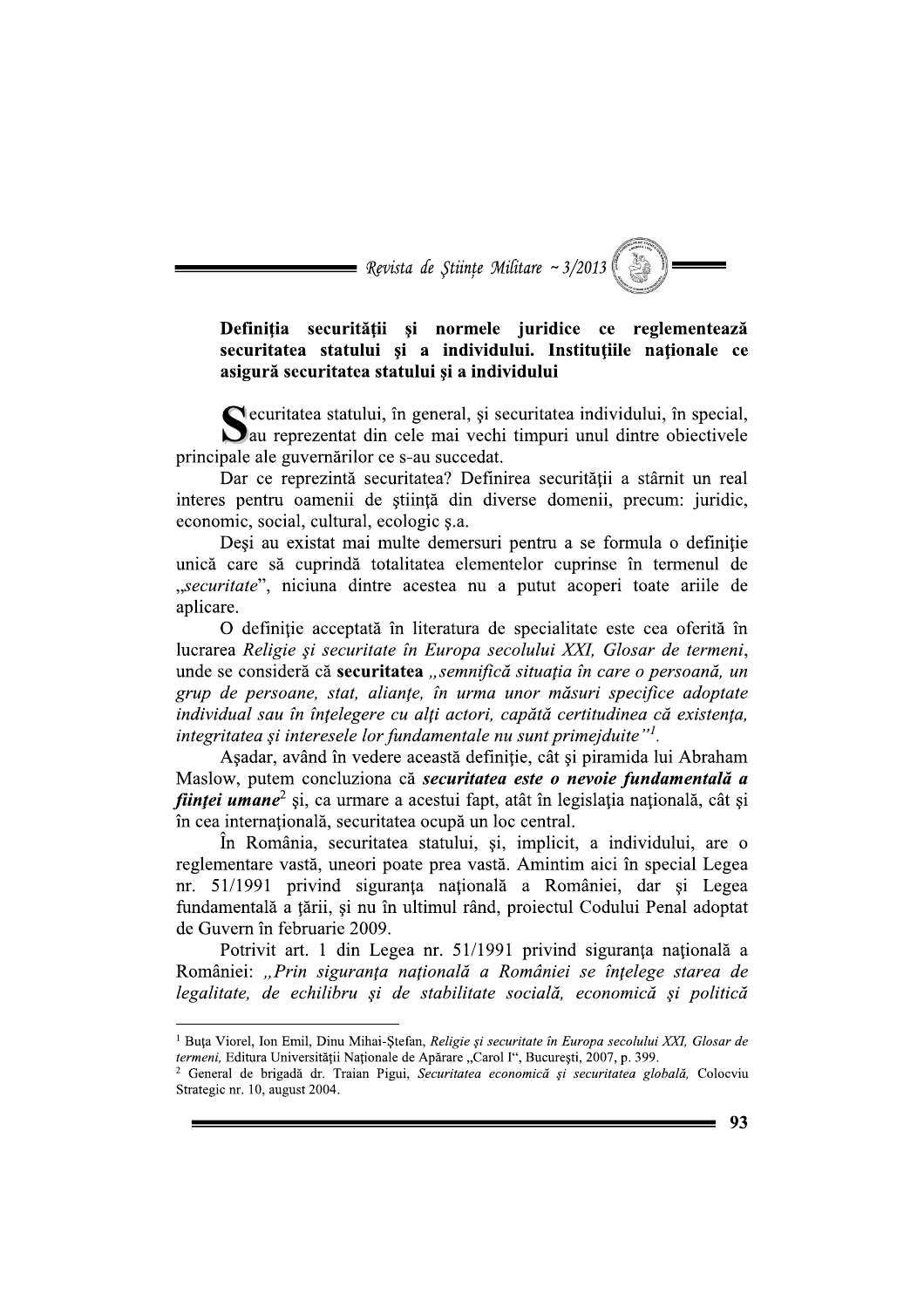## Revista de Stiințe Militare ~ 3/2013

necesară existenței și dezvoltării statului național român, ca stat suveran, unitar, independent și indivizibil, mentinerii ordinii de drept, precum și climatului de exercitare neîngrădită a drepturilor, libertăților și îndatoririlor fundamentale ale cetățenilor, potrivit principiilor și normelor democratice statornicite prin Constituție".

Această definitie generică a fost avută în vedere și la denumirea Titlului X al Părtii Speciale din Noul Cod Penal "Infractiuni contra securității naționale". Denumirea a fost schimbată față de actualul Titlu I al Părții Speciale din Codul Penal de la 1968, "Infracțiuni contra siguranței statului", întrucât această formulare din prezent începe să fie învechită și neconformă cu evoluția conceptului de securitate asa cum este el perceput astăzi, comparativ cu anul 1968 când a fost publicat Codul penal în care apărea sintagma siguranța statului.

Bazându-se pe această transformare a conceptului securității, într-o viitoare lege a securității naționale, aceasta va fi definită în termenii următori: "Securitatea națională a României este starea națiunii, a colectivității sociale, a cetățenilor și a statului, fundamentată pe prosperitate economică, legalitate, echilibru și stabilitate socio-politică, exprimată prin ordinea de drept și asigurată prin acțiuni de natură economică, politică, socială, juridică, militară, informațională și diplomatică, în scopul exercitării neîngrădite a drepturilor și libertăților cetățenești, manifestare deplină a libertății de decizie și de acțiune a statului, a atributelor sale fundamentale și a calității de subiect de drept *international*"<sup>3</sup>.

În situația în care ne referim la securitate strict din punct de vedere juridic, principiul securității exprimă faptul că cetătenii trebuie protejati contra unui pericol care vine chiar din partea dreptului, contra unei insecurități pe care a creat-o dreptul sau pe care acesta riscă s-o creeze și cuprinde, în principal, următoarele exigente: neretroactivitatea legii, accesibilitatea și previzibilitatea legii și asigurarea interpretării unitare a  $legii.<sup>4</sup>$ 

<sup>&</sup>lt;sup>3</sup> Prof. univ. dr. Buneci Petre și lector univ. dr. Drimer Cleopatra, Drept Penal, Partea Specială, Note de curs, Universitatea Ecologică București, 2012, p. 8.

Predescu Ion (judecător la Curtea Constituțională) și Safta Marieta (magistrat-asistent șef), Principiul securității juridice, fundament al statului de drept. Repere jurisprudențiale.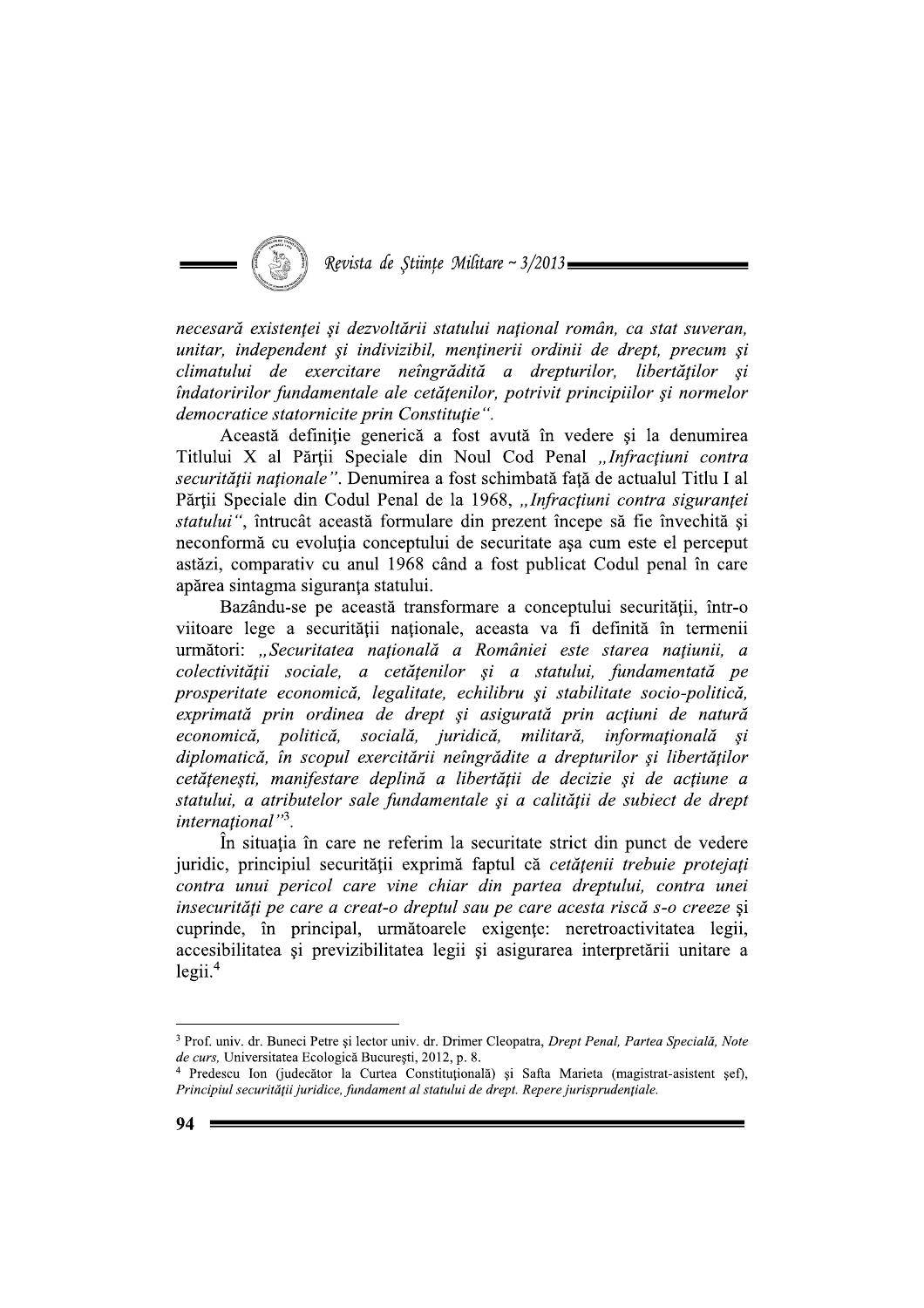$\hspace{1.5cm}$  Revista de Științe Militare ~ 3/2013 (

Instituțiile de stat ce asigură, în general, securitatea României, și sunt percepute ca făcând parte din sistemul național de apărare, sunt cele prevăzute în mod expres în art. 6 din Legea nr. 51/1991 privind siguranța națională a României, astfel: "Organele de stat cu atribuții în domeniul siguranței naționale sunt: Serviciul Român de Informații, Serviciul de Informații Externe, Serviciul de Protecție și Pază, precum și Ministerul Apărării Nationale, Ministerul de Interne și Ministerul Justitiei, prin structuri interne specializate. Activitatea pentru realizarea siguranței naționale este organizată și coordonată de către Consiliul Suprem de Apărare a Țării". De asemenea, art. 119 din Constituția României reglementează: "Consiliul Suprem de Apărare a Țării organizează și coordonează unitar activitățile care privesc apărarea țării și securitatea națională, participarea la menținerea securității internaționale și la apărarea colectivă în sistemele de alianță militară, precum și la actiuni de menținere sau de restabilire a păcii".

Din punct de vedere juridic, institutiile de stat ce asigură respectarea securității juridice a individului, respectiv a principiilor ce alcătuiesc securitatea juridică sunt: secțiile de poliție și parchetele de pe lângă instantele de judecată, instantele de judecată, Înalta Curte de Casatie și Justiție, Curtea Constituțională, Parlamentul României și Guvernul.

Sunt de părere că acestea sunt institutiile abilitate să se îngrijească de respectarea securității juridice a individului deoarece:

- Parlamentul României și Guvernul au sarcina de a se asigura că principiul accesibilității și previzibilității legii este respectat;

- secțiile de poliție și parchetele de pe lângă instanțele de judecată și instantele de judecată au ca scop să se asigure că în orice cauză se aplică legea în vigoare cu respectarea principiului neretroactivității legii;

- Înalta Curte de Casație și Justiție are ca principal obiectiv asigurarea interpretării unitare a legii.

Pe plan internațional, controlul respectării securității juridice se realizează de către Curtea Europeană a Drepturilor Omului și de către Curtea Europeană de Justiție, acestea fiind singurele instituții în măsură să se pronunte cu privire la respectarea principiilor de drept privind securitatea juridică a individului.

95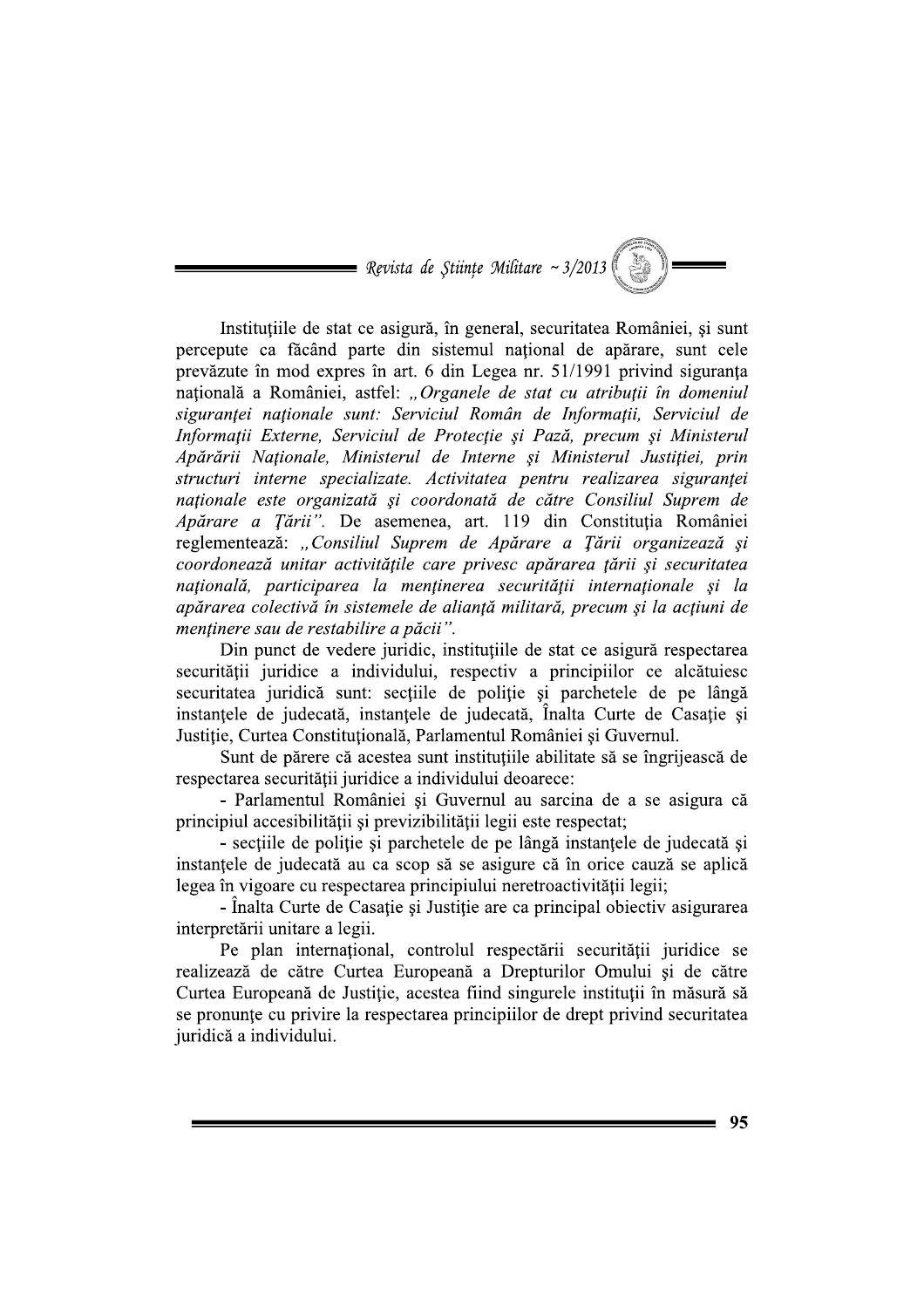

### Securitatea umană și rolul instituțiilor în asigurarea dreptului la bunăstare, educație și satisfacerea nevoilor de bază, respectiv hrană și asistență medicală

Pe lângă securitatea națională și cea juridică a individului, astfel cum au fost acestea arătate la punctul anterior, un loc important îl reprezintă securitatea umană, care include o serie de drepturi și libertăti prevăzute în Declarația Universală a Drepturilor Omului și care au fost preluate în legislația națională în Titlul III, Drepturile, libertățile și îndatoririle fundamentale din Constitutia României astfel:

- drepturile individuale – dreptul la viată și la integritate fizică și psihică; protecția față de tortură, pedepsele ori tratamentele inumane și degradante; protecția față de discriminarea rasială, etnică, sexuală, religioasă etc.;

- drepturile legale – accesul la mijloacele legale de prevenire a violării drepturilor fundamentale; protecția față de arestul arbitrar etc.;

- libertățile civile  $-$  libertatea de exprimare, de gândire, de conștiință si religie, de informare etc.:

- drepturile de subzistență – dreptul la hrană și la standardele fundamentale de sănătate și bunăstare, dreptul la ocrotirea sănătății etc.;

- drepturile economice – dreptul la muncă, odihnă și recreere etc.;

- drepturile politice  $-$  dreptul de a vota, dreptul de a fi ales, dreptul de a te asocia etc.

In literatura de specialitate, în încercarea de a se crea o definiție globală a securității s-a mai statuat că: "Securitatea înseamnă că beneficiile pe care le-au atins oamenii în extinderea oportunităților lor și perfecționarea capabilităților sunt protejate de aranjamentele curente sociale, economice, politice. Securitatea se bazează pe o acceptare socială  $larg\check{a}$  – bazată pe institutii durabile – a drepturilor și obligațiunilor oamenilor"<sup>5</sup>.

În consecință, pentru asigurarea securității umane, întregul ansamblu de instituții ale unui stat trebuie să conlucreze având același scop:

<sup>&</sup>lt;sup>5</sup> V. Bobiuc, Securitatea României o perspectivă europeană. Strategii XXI. Viitorologie. Geopolitică. Strategii operaționale, București, 1997.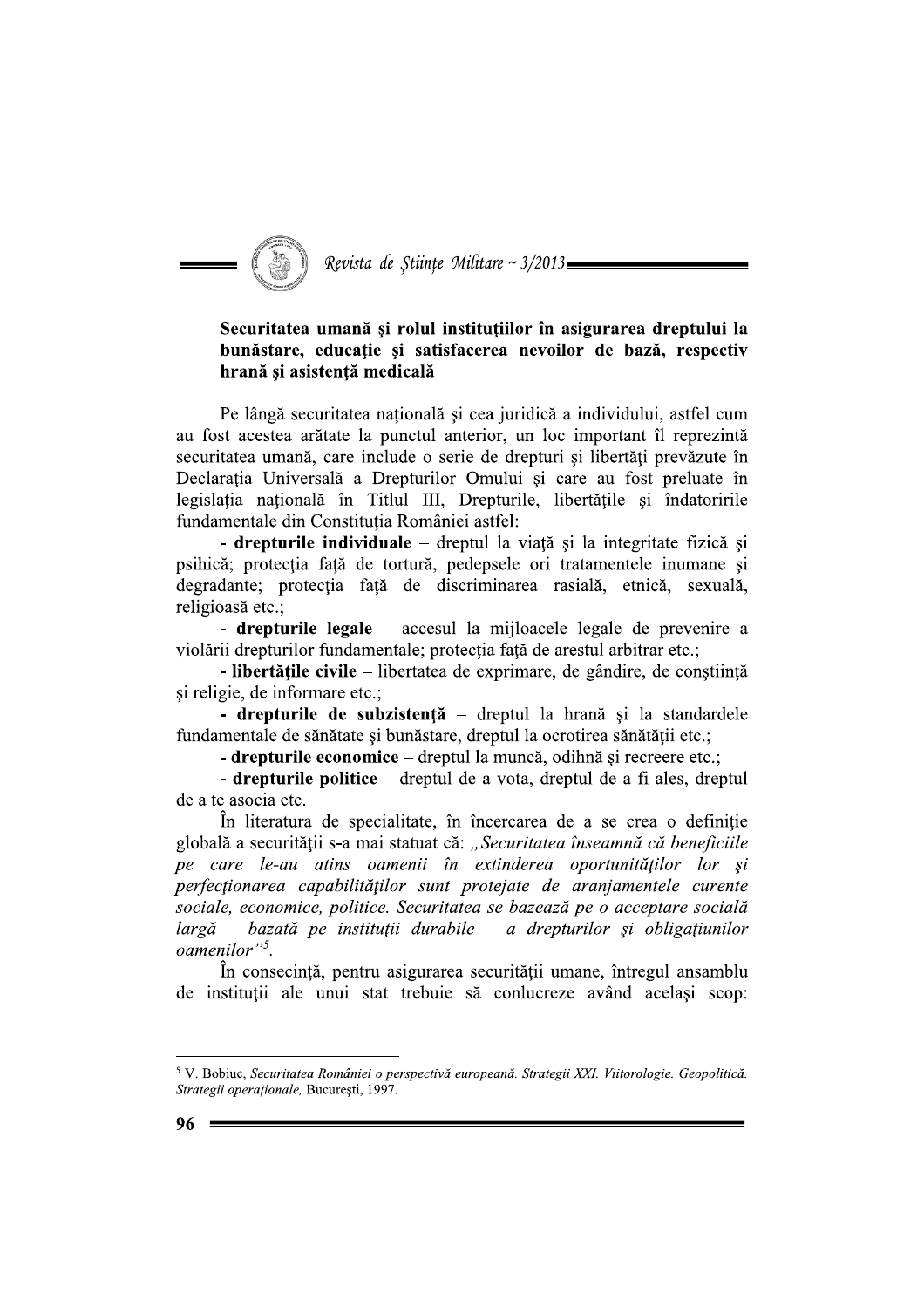Revista de Științe Militare ~ 3/2013 (

securitatea umană, iar individul trebuie să ocupe locul central în cadrul oricărui colectiv, stat sau uniune.

Din aceste considerente, pentru a produce efecte, orice strategie a unei dezvoltări durabile ar trebui să aibă ca obiectiv principal asigurarea securității umane, deoarece dezvoltarea umanității nu poate fi realizată fără asigurarea securității umane.

Conceptele *dezvoltare durabilă* și securitate umană sunt relationate, între acestea existând o legătură mai mult decât evidentă ce face posibil ca evoluția dintr-un domeniu să extindă posibilitățile pentru evoluția celuilalt, si anume că fiecare dintre aceste două concepte sunt clădite în jurul individului uman si al principalelor domenii de activitate ale sale.

Securitatea umană implică de altfel și dezvoltarea durabilă, deoarece are ca și condiție esențială faptul că indivizii își pot exercita opțiunile, drepturile si libertățile în siguranță, fără riscul că oportunitățile de care se bucură într-un anumit moment vor fi pierdute, retrase sau epuizate a doua zi.

### Definiția dezvoltării durabile, strategia națională și instituțiile implicate

Definiția oficială a dezvoltării durabile a fost formulată prin Raportul Brundtland în 1987 și este privită ca fiind "acel tip de dezvoltare care răspunde nevoilor prezentului fără a compromite capacitatea generațiilor viitoare de a și le satisface pe ale lor proprii".

În conformitate cu conceptul dezvoltării umane există patru elemente de bază<sup>6</sup>: *egalitatea* – care presupune accesul echitabil la oportunități; *durabilitatea* – percepută drept responsabilitatea pentru resursele generațiilor viitoare ca și pentru acelea ale generației prezente; productivitatea privind dezvoltarea potențialului resursei umane în scopul creării unui mediu economico-social care ar permite individului să-si atingă potențialul maxim; simțul deciziei, în sensul că indivizii tind spre un nivel de dezvoltare personală care le-ar permite să exercite optiuni bazate pe dorințe proprii, în cadrul mai larg al oportunităților existente.

<sup>&</sup>lt;sup>6</sup> Mihai Gavril, Corelația dintre performanțele sectorului agricol și securitatea alimentară, în Perspective ale securității și apărării în Europa, vol.3, Editura Universității Naționale de Apărare, București, 2009, pp.15-19.

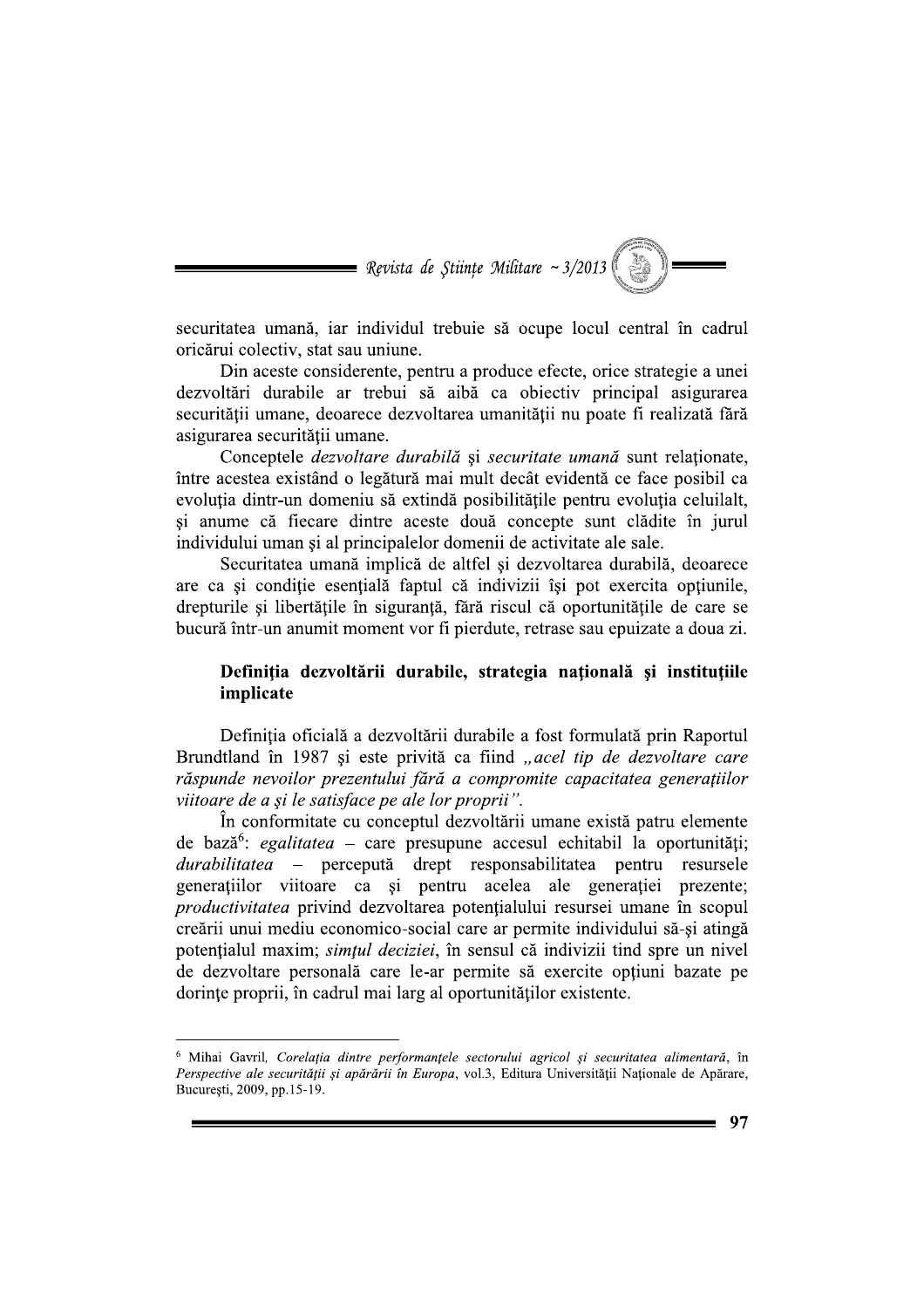

În România a fost adoptată la nivelul anului 2008 Strategia Națională pentru Dezvoltarea Durabilă a României Orizonturi 2013-2020-2030 ce a stabilit drept obiectiv global reducerea cât mai rapidă a disparităților de dezvoltare socio-economică dintre România și celelalte state membre ale Uniunii Europene și detaliază obiectivele specifice ale procesului pe 6 directii prioritare care integrează direct si/sau indirect cerintele dezvoltării durabile pe termen scurt și mediu:

- · obiectivul creșterii competitivității și dezvoltării economiei;
- · aducerea la standarde europene a infrastructurii de bază;
- prioritatea privind protecția și îmbunătățirea calității mediului;
- perfecționarea și utilizarea mai eficientă a capitalului uman;

· dezvoltarea economiei rurale si creșterea productivității în sectorul agricol, silvic și piscicol;

· obiectivul de diminuare a disparităților de dezvoltare între regiuni și în interiorul acestora.

Pentru punerea în aplicare a acestor obiective strategice privind dezvoltarea durabilă a României pe termen scurt și mediu este necesară implicarea în mod egal a Guvernului României prin Ministerul Economiei, Ministerul Finanțelor Publice, Ministerul Transporturilor, Ministerul Mediului și Schimbărilor Climatice, Ministerul Educației Naționale, Ministerul Muncii, Familiei, Protectiei Sociale și Persoanelor Vârstnice, Ministerul Agriculturii și Dezvoltării Durabile și a Ministerului Dezvoltării Regionale și Administrației Publice, dar și a autorităților locale, acestea din urmă fiind cele mai în măsură să constate în mod direct problemele și să dispună includerea acestora pe lista de priorități.

#### Concluzii

Orice stat ar trebui să aibă ca principal obiectiv asigurarea securității naționale și umane și includerea acestor obiective în strategia națională de dezvoltare durabilă, punând la dispoziția instituțiilor din domeniu toate resursele necesare pentru asigurarea dreptului la bunăstare, educație și satisfacerea nevoilor de bază, respectiv hrană și asistență medicală tuturor cetățenilor săi, într-un cadru legal care să respecte principiul echității sociale, astfel încât instituțiile responsabile să fie capabile de a aplica la o scară cât mai largă și diversă strategiile adoptate la nivel national.